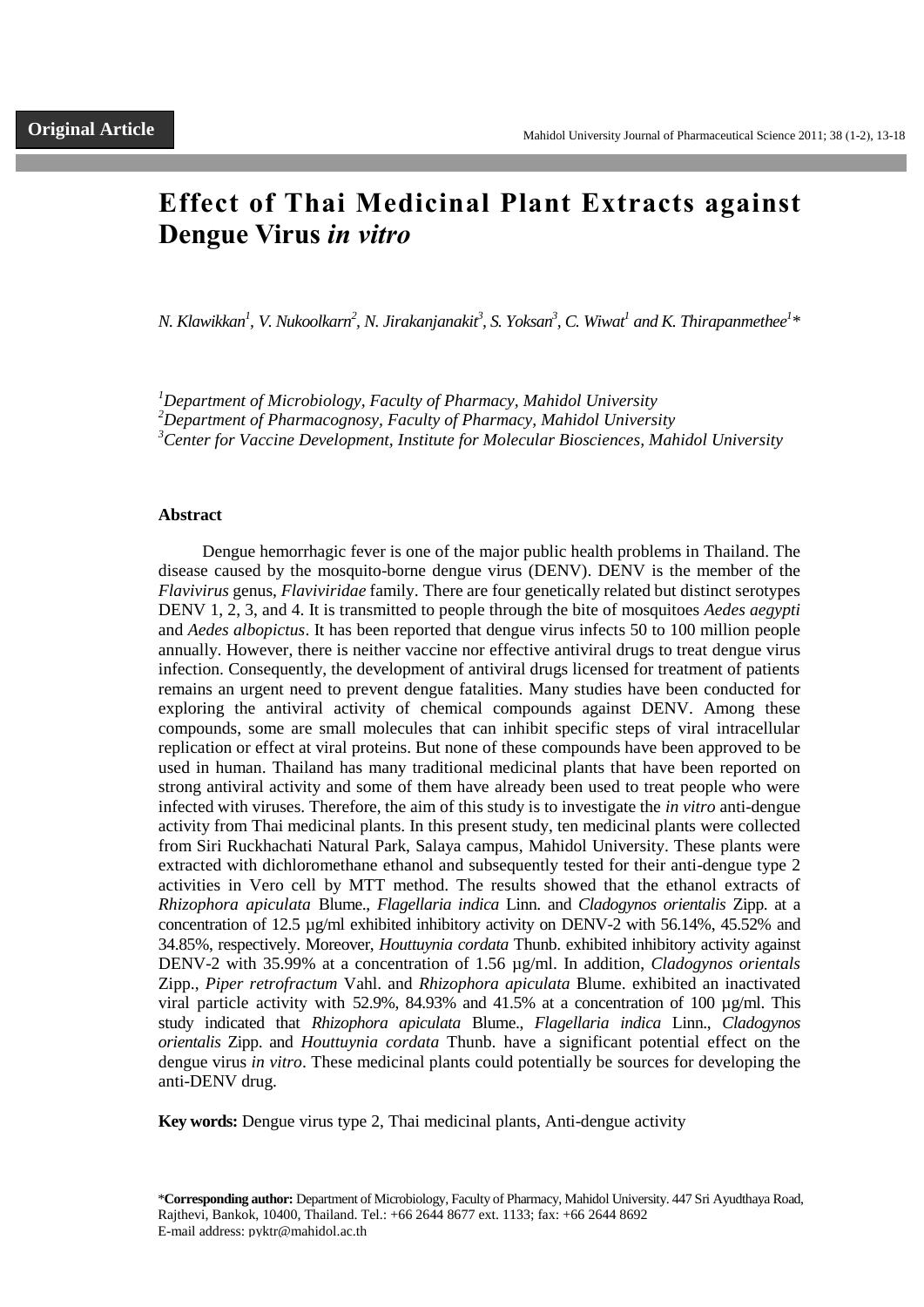#### **INTRODUCTION**

Dengue hemorrhagic fever is one of the most important emerging tropical diseases in the  $21<sup>st</sup>$  century<sup>1</sup>. In the latter part of the  $20<sup>th</sup>$  century, globalization and rapid urbanization of many developing tropical countries produced increased transmission and hyperendemicity of the disease 2 . World Health Organization (WHO) estimates that there are as many as 50 million cases of dengue infection worldwide and global warming provide a significant selective advantage for dengue infection spreading into new  $a$ reas<sup>3</sup>. Dengue infection is caused by dengue virus (DENV). DENV belongs to the genus *Flavivirus* in the family *Flaviviridae*. There are four distinct serotypes of DENV: 1, 2, 3, and 4. The virion contains a positive-sense, singlestranded RNA molecule of approximately 11 kb in length, inserted in an icosahedral nucleocapsid and surrounded by a lipid envelope-covered with peplomers. The viral genome is translated into three structural proteins, capsid (C), pre-membrane (prM), envelope (E) and seven non-structural proteins (NS1, NS2a, NS2b, NS3, NS4a, NS4b and  $NS5$ <sup>3,4</sup>. DENV is transmitted principally by *Aedes aegypti* mosquito. Other mosquito such as *Ae. albopictus* and *Ae. polynesiensis* can also transmit epidemic dengue, but less efficiently<sup>5</sup>. Clinical manifestation of DENV infection range from subclinical to a self-limited fever and rash (dengue fever (DF)) to a severe and sometimes deadly illness characterized by capillary leakage, thrombocytopenia and hypovolemic shock (dengue hemorrhagic fever (DHF) and dengue shock syndrome  $(DSS)$ <sup>6</sup>.

At present, no specific treatments for DENV infection are clinically available. Control of DENV by safe, low-cost and longlasting vaccination has not been established. Several types of antiviral agent have been sought intensively, including inhibitors against viral replication, posttranslational processing of viral proteins and E protein functions such as membrane fusion and viral attachment<sup>7</sup>. A number of antiviral compounds, i.e. ribavirin, mycophenolic acid, 7-deaza-2'-c-methyl-adenosine and 6- O-butanoyl castanospermine have shown their efficacy in inhibiting DENV replication in vitro<sup>8</sup>. The only available treatment is supportive therapy. Therefore, it is necessary to find new alternative antiviral compounds against DENV<sup>9</sup>. Plants have long been used as a source of medicine from ancient time to today all over the world $^{10}$ . Many traditional medicinal plants have been reported to have strong antiviral activity and some of them have already been used to treat animals and people who suffer from viral infection by inhibiting the replication cycle of various types of DNA and RNA virus $11$ . However, very little is known about potential of plants against dengue virus. The objective of the present study is to investigate the *in vitro* inhibitory activity of Thai medicinal plants toward DENV<sub>2</sub> infection in Vero cells.

# **MATERIALS AND METHODS**

# *Preparation of plant extracts*

All medicinal plants were collected from Siri-Ruckhachati Natural Park, Salaya campus, Mahidol University. The whole plants were dried under shade and grinded to powder. Plants powder were soaked in dichloromethane at 4°C for 18 hours by the ratio of plant: solvent at 1:3. The crude extracts were filtered through Whatman filter paper No.1 and evaporated in water bath at 80°C until dry. The dried extracts were weighed and stored at -20°C until use. The residual from dichloromethane extraction was subsequently extracted again with 70% ethanol at 4°C for 18 hours by the ratio of plant: solvent 1:3. The crude extracts were filtered through Whatman filter paper No.1 and evaporated in water bath at 80°C until dry. The dried extracts were weighed and stored at -20°C until use.

# *Cell culture and virus*

C6/36 mosquito cell line, African green monkey kidney epithelial cells (Vero cell) and Dengue virus type 2 strain 16681 were kindly provided by Dr. Sutee Yoksan (Center for Vaccine Development, Institute for Molecular Bioscience, Mahidol University). The C6/36 mosquito cell line was grown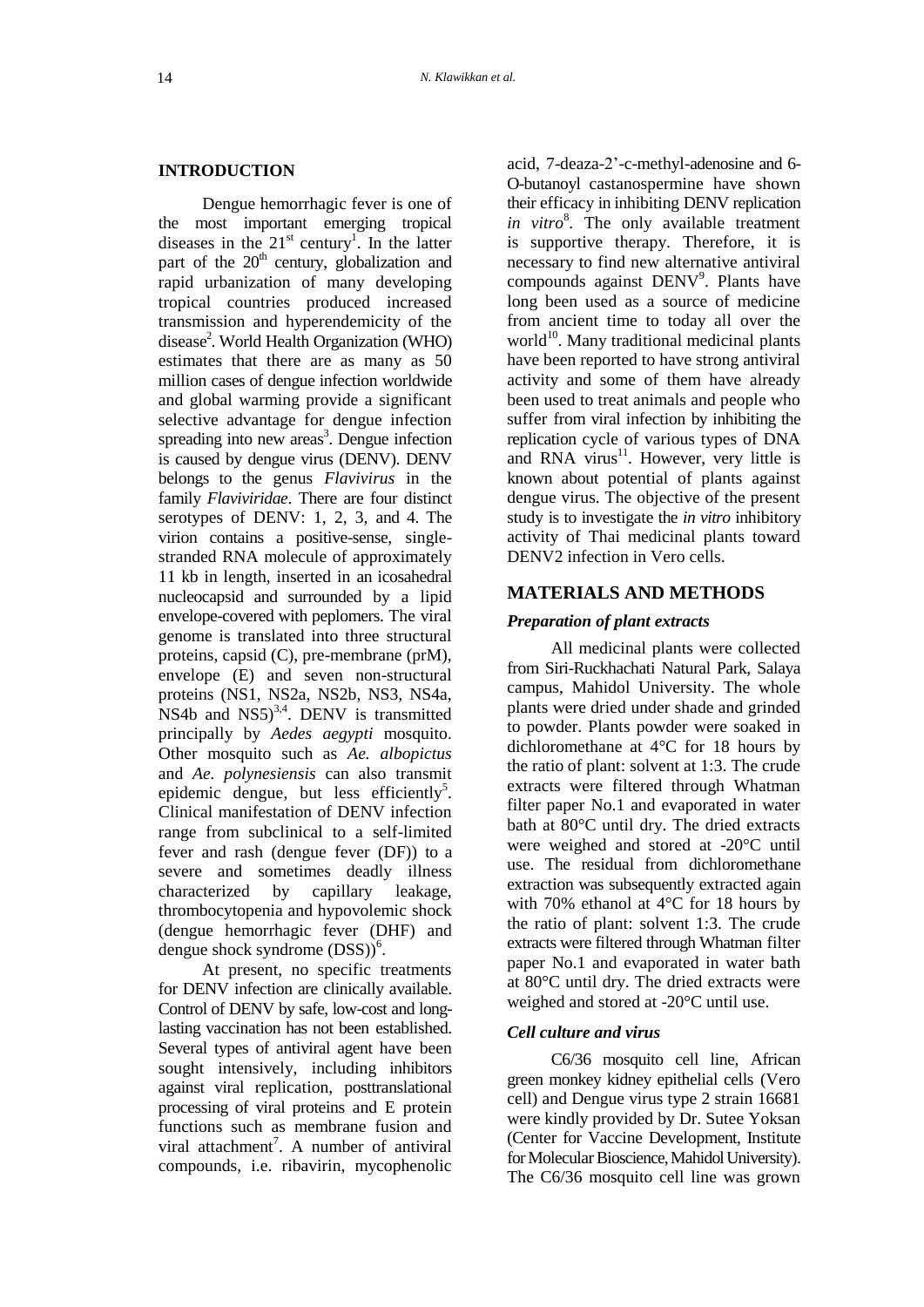as monolayer at 28ºC in minimum essential medium (MEM) supplement with 1% nonessential amino acids and 10% fetal bovine serum (FBS). The Vero cell was grown as monolayer at  $37^{\circ}$ C with 5% CO<sub>2</sub> in minimum essential medium (MEM) supplement with 1% glutamine and 10% fetal bovine serum (FBS). Dengue virus type 2 was propagated in C6/36 cell line for 7 days at 28 $^{\circ}$ C in the absence of CO<sub>2</sub>. Culture supernatant was harvested and centrifuged at 3000g for 15 min. The supernatant was collected and stored at-80ºC as virus stock until use.

## *Antiviral assay*

Vero cells were seeded at  $1x10^5$ cells/ml per well in 96-well plate and exposed to DENV2. After that, the various non-cytotoxic concentrations of crude extracts were added and incubated for 5 day at  $37^{\circ}$ C with 5% CO<sub>2</sub>. After incubation, 20 µl of 3-(4,5-dimethylthaiazol-2-yl)-2,5 diphenyltetrazolium bromide (MTT) solution were added to each well. The plate was further incubated for 2-4 hours. Then, a constant volume of medium (150 µl) from each well was removed and solubilized the formazan crystals by adding 130 µl of the acidified Triton X-100 and isopropanol solution to each well. The formazan crystal was completely dissolved by gently shaking for 15 mins. The absorbance value at wavelength 595 nm was measures by a microplate reader 680 (Bio-Rad). The activity of crude extracts were determined as percent inhibition which calculated by the following formula.

% Inhibition =  $[(OD_T)_V-(OD_C)_V/(OD_C)_{M^-}$  $(OD_C)_V]x100 (*)$ Where  $(OD<sub>T</sub>)<sub>V</sub> = A<sub>595</sub>$  in virus infected cells with test compounds  $(OD<sub>C</sub>)<sub>V</sub> = A<sub>595</sub>$  in virus infected cells without test compounds  $(OD<sub>C</sub>)<sub>M</sub> = A<sub>595</sub>$  the mock infected control

## *Cytotoxicity assay*

Vero cells in growth medium were seeded at  $1x10^5$  cells/ml per well in 96well microtiter plate and allowed to adhere for 24 hours at 37 $\degree$ C in 5% CO<sub>2</sub>. Then, the

medium was removed from the wells, cells were treated with 100 ul 2-fold serial dilution of crude extracts. In control, only 100 µl of medium was added to the cells. After 72 hours, 20 µl of MTT solution were added to each well and the plates were further incubated for 2-4 hours. After incubation, MTT solution was removed without disturbing the cell and 100 µl of dimethy sulfoxide (DMSO) was added to each well to stop reaction. Subsequently, the absorbance value was measured by a microplate reader 680 (Bio-Rad) at wavelength 595 nm. The 50% cytotoxic concentration  $(CC_{50})$  was defined as the concentration of each extract that reduced the absorbance of treated cell to 50% when compared with the cell control.

#### *Virucidal assay*

A virus suspension of DENV-2 containing approximately 80-100 PFU was incubated with an equal volume of diluents with or without 0.1 mg/ml crude extracts for 1.5 h at 37ºC before infection. Then 200 µl of treated solutions were added on Vero cells monolayer to determine residual infectivity. After 1.5 h of adsorption at 37ºC, cells were washed twice with PBS. Subsequently, overlay medium was added to each well. Plates were incubated at  $37^{\circ}$ C with 5% CO<sub>2</sub> for 7 days. Percent inhibition was calculated from the reduction of plaque number.

## **RESULTS AND DISCUSSIONS**

Herbal medicines are potential source for the development of new antiviral drugs, since they can be selected on the basis of their ethnomedicinal use, for example, against infection $12$ . These plants produce a variety of chemical constituents with the potential to inhibit viral replication and compounds from natural sources are of interested as possible sources to control viral infection $^{13}$ .

In this study, a total sixteen extracts from ten plants species were examined for their antiviral activity against DENV2. The antiviral activity and cytotoxicity of plant extracts were determined using MTT method by measuring the absorbance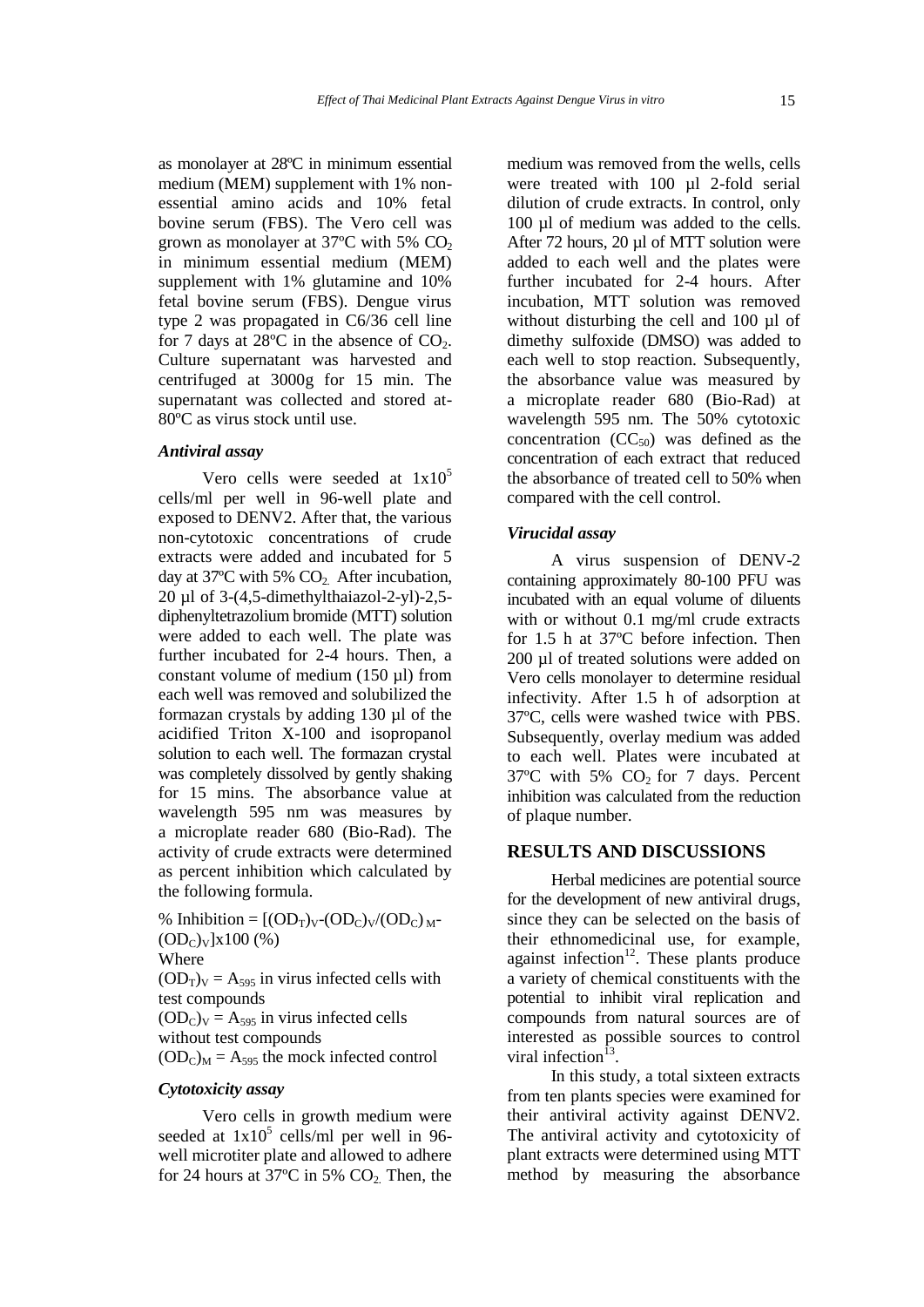value at wavelength 595 nm. This assay has several advantages: it is easy to perform, the evaluations are objective, it can be automated using a personal computer and the toxicity evaluation can be made in parallel with antiviral activity evaluation $11$ . The anti-DENV2 activity of each extracts was shown in Table 1. At a concentration of 12.5 µg/ml, ethanol extracts of *Rhizophora apiculata* Blume., *Piper retrofractum* Vahl., *Flagellaria indica* Linn. and *Cladogynos orientalis* Zipp. exhibited the inhibitory activity against DENV2 with 56.14%, 53.53%, 45.52% and 34.85% inhibition, respectively. At the same concentration, dichloromethane extract of *Piper retrofractum* Vahl. showed the inhibitory activity against on DENV2 with 32.06%. While, ethanol extract of *Houttuynia cordata* Thunb. exhibited inhibitory activity on DENV2 with 35.99% at a concentration of 1.56 µg/ml. On the other hand, dichloromethane and ethanol extracts of *Acacia catechu* Willd., *Piper sarmentosum* Roxb., *Cassia tora* Linn., *Phyllanthus urinaria* Linn. and *Ricinus communis* Linn. did not exhibit inhibitory activity against DENV2 in Vero cell.

From previous experiment, it was found that ethanol extracts of *Rhizophora apiculata* Blume., *Piper retrofractum* Vahl., *Cladogynos orientalis* Zipp., *Houttuynia cordata* Thunb., *Flagellaria indica* Linn. and dichloromethane of *Piper retrofractum* Vahl. showed good antiviral activity against DENV2. Then, the cytotoxicity of these extracts were further evaluated by MTT method to determine the non-toxic concentration in Vero cell. Evaluation of cytotoxicity is an important part of the assessment of the potential antiviral agent since the beneficial extracts should be selective for virus-specific processes with little or no effects on metabolism of host cells<sup>14</sup>. The results of the cytotoxicity evaluation of the tested extracts were shown in Table 2. The 50% cytotoxic concentration (CC50) of ethanol extracts of *Rhizophora apiculata* Blume. and *Piper retrofractum*  Vahl. were 625  $\mu$ g/ml. And, the CC<sub>50</sub> of ethanol extracts of *Cladogynos orientalis*  Zipp., *Flagellaria indica* Linn. and *Houttuynia cordata* Thunb. were 312 µg/ml. Whereas, the CC<sup>50</sup> of dichloromethane extract of *Piper retrofractum* Vahl. was 156.25 µg/ml.

| <b>Plant</b>          | <b>Concentration</b><br>$(\mu g/ml)$ | % Inhibition           |                |
|-----------------------|--------------------------------------|------------------------|----------------|
|                       |                                      | <b>Dichloromethane</b> | <b>Ethanol</b> |
| Acacia catechu        | 12.5                                 | None                   | None           |
| Cassia tora           | 12.5                                 | None                   | None           |
| Cladogynos orientalis | 12.5                                 |                        | 34.85          |
| Flagellaria indica    | 12.5                                 |                        | 45.52          |
| Houttuynia cordata    | 1.56                                 |                        | 35.99          |
| Phyllanthus urinaria  | 12.5                                 | None                   | None           |
| Piper retrofractum    | 12.5                                 | 32.06                  | 53.53          |
| Piper sarmentosum     | 12.5                                 | None                   | None           |
| Ricinus communis      | 12.5                                 | None                   | None           |
| Rhizophora apiculata  | 12.5                                 |                        | 56.14          |

**Table 1.** Antiviral activity against DENV2 determined by MTT method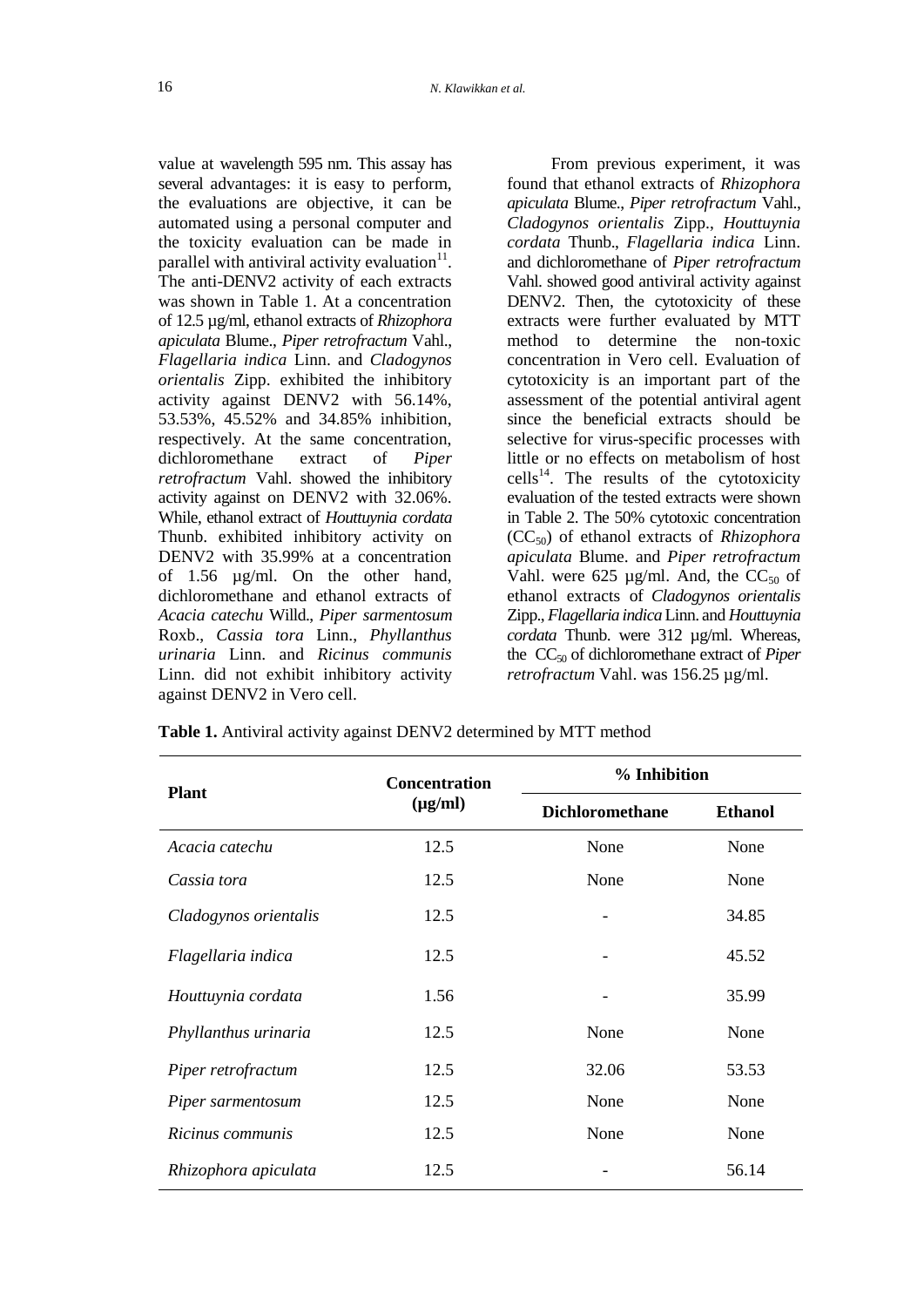-: Not tested; None : No activity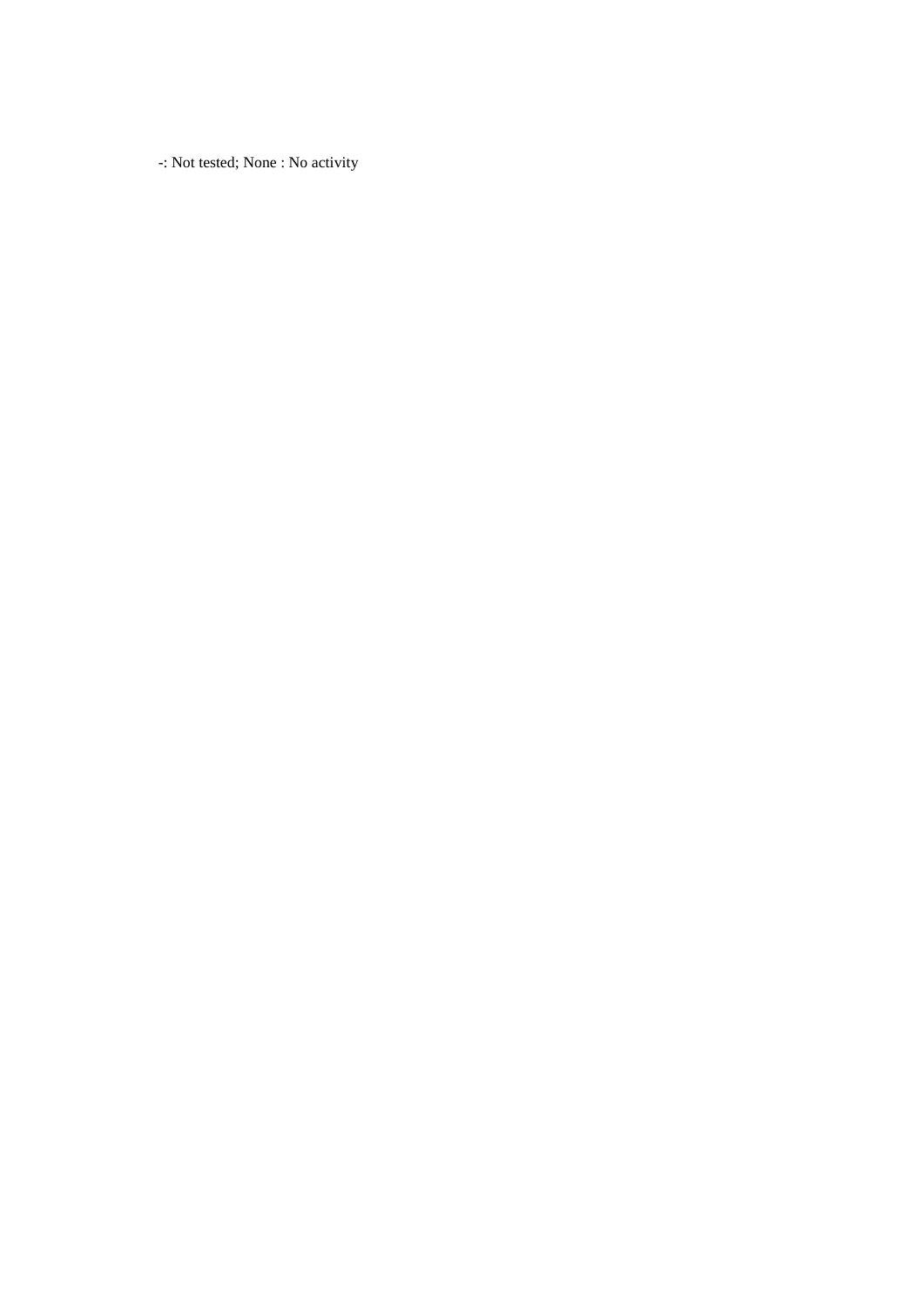| <b>Plant</b>          | <b>Extract</b>  | $CC_{50}$ (µg/ml) |
|-----------------------|-----------------|-------------------|
| Cladogynos orientalis | Ethanol         | 312.5             |
| Flagellaria indica    | Ethanol         | 312.5             |
| Houttuynia cordata    | Ethanol         | 312.5             |
| Piper retrofractum    | Ethanol         | 625               |
|                       | Dichloromethane | 156.25            |
| Rhizophora apiculata  | Ethanol         | 625               |

**Table 2.** Cytotoxicity of Thai medicinal plants extracts on Vero cells<sup>a</sup>

<sup>a</sup> Monolayers of cells exposed to MEM alone were used as a control

**Table 3.** Virucidal activity of ethanol extracts of Thai medicinal plants against DENV2

| <b>Plant</b>          | <b>Concentration</b><br>$(\mu g/ml)$ | % Inhibition |
|-----------------------|--------------------------------------|--------------|
| Cladogynos orientalis | 100                                  | 52.92        |
| Piper retrofractum    | 100                                  | 84.93        |
| Rhizophora apiculata  | 100                                  | 41.5         |

The ethanol extracts of *Cladogynos orientalis*, *Piper retrofractum* and *Rhizophora apiculata* were selected for determining their ability to inactivate viral particles before adsorption on Vero cells. Result in Table 3 showed that the viral particles were inactivated by the ethanol extracts of *Cladogynos orientalis, Piper retrofractum,*  and *Rhizophora apiculata* with 52.9%, 84.93% and 41.5% at concentration of 100 µg/ml, respectively.

Taken together, these results indicated that *Rhizophora apiculata* Blume., *Piper retrofractum* Vahl., *Flagellaria indica* Linn., *Cladogynos orientalis* Zipp., and *Houttuynia cordata* Thunb. exhibited inhibitory activity against DENV2 in Vero cell. Moreover, *Cladogynos orientals* Zipp., *Piper retrofractum* Vahl. and *Rhizophora apiculata* Blume. also had a potential to inactivate DENV2. However, the possible other mechanisms of their antiviral activity have not studied yet.

## **CONCLUSION**

The *in vitro* study demonstrated that *Rhizophora apiculata* Blume., *Piper retrofractum* Vahl, *Flagellaria indica* Linn. *Cladogynos orientalis* Zipp. and *Houttuynia cordata* Thunb. could be a potential sources of novel anti-dengue compounds. However, the active compounds have not yet been identified. Further studies are needed to

investigate the exact mechanism of their antiviral action, purification and characterization of their active compounds.

#### **ACKNOWLEDGEMENTS**

This work was supported by Research grant for new scholar, Faculty of Pharmacy, Mahidol University. The author wish to thank all staffs of Center for Vaccine Development, Mahidol University for helpful and suggestion with this research.

#### **REFERENCES**

- 1. Halstead SB, Heinz FX, Barrett A.D.T., *et al*. Dengue virus: molecular basis of cell entry and pathogenesis, 25–27 June 2003, Vienna, Austria. *Vaccine* 2005; 23:849-56.
- 2. Leong AS, Wong KT, Leong TY, *et al*. The pathology of dengue hemorrhagic fever. *Semin Diagn Pathol* 2007; 24:227-36.
- 3. Rothwell C, Lebreton A, Young NgC, *et al*. Cholesterol biosynthesis modulation regulates dengue viral replication. *Virology* 2009; 389:8-19.
- 4. Talarico LB, Damonte EB. Interference in dengue virus adsorption and uncoating by carageenans. *Virology* 2007; 363:473-85.
- 5. Ooi EE, Gubler DJ. Dengue in Southeast Asia: epidemiological characteristics and strategic challenges in disease prevention. *Cad Saude Publica*. 2009; 25:115-24.
- 6. Pierro DJ, Salazar MI, Beaty BJ, *et al*. Infectious clone construction of dengue virus type 2, strain Jamaican 1409, and characterization of a conditional E6 mutation. *J Gen Virol.* 2006; 87:2263-68.